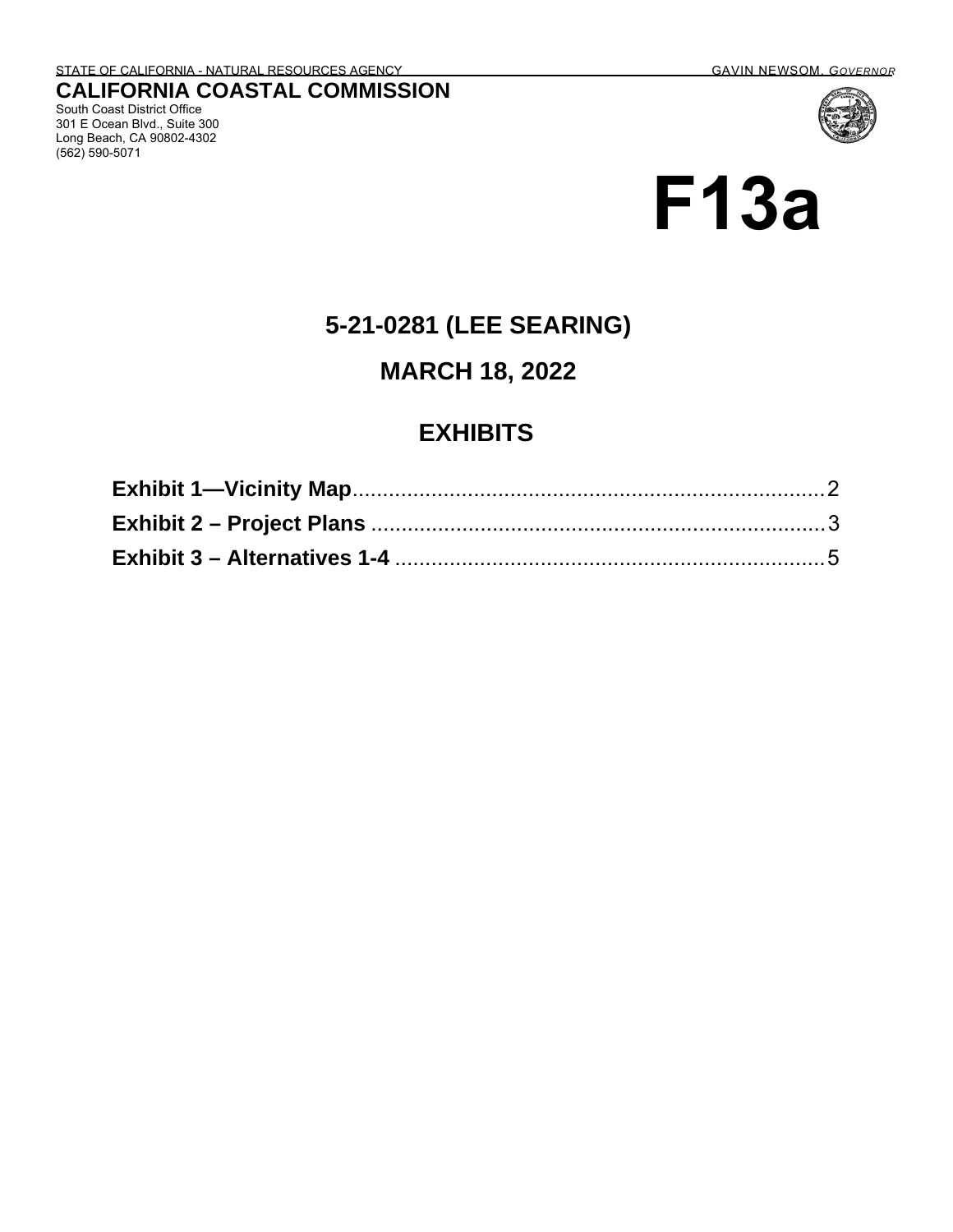# <span id="page-1-0"></span>**Exhibit 1—Vicinity Map**

<span id="page-1-1"></span>

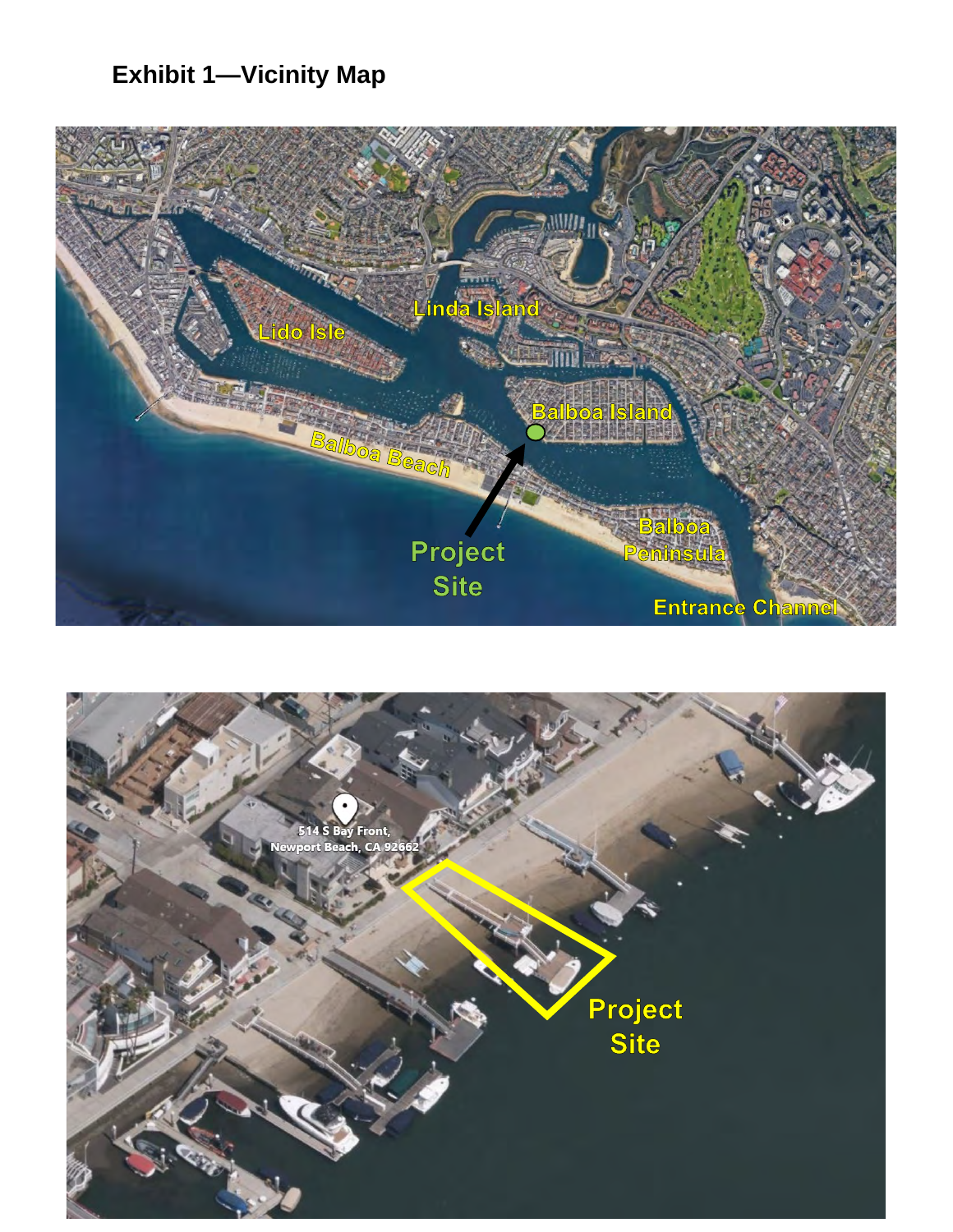#### <span id="page-2-0"></span>**Exhibit 2 – Project Plans**

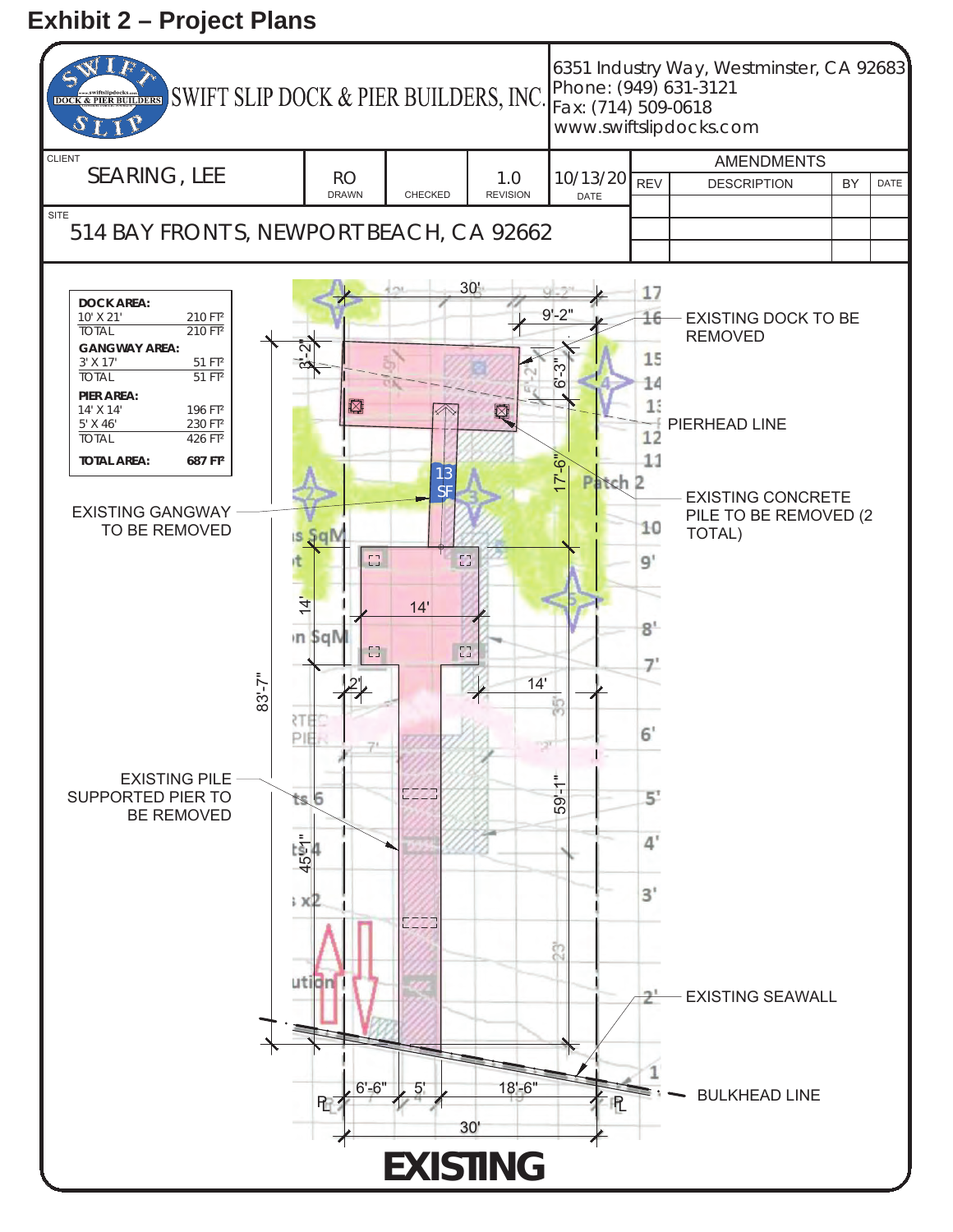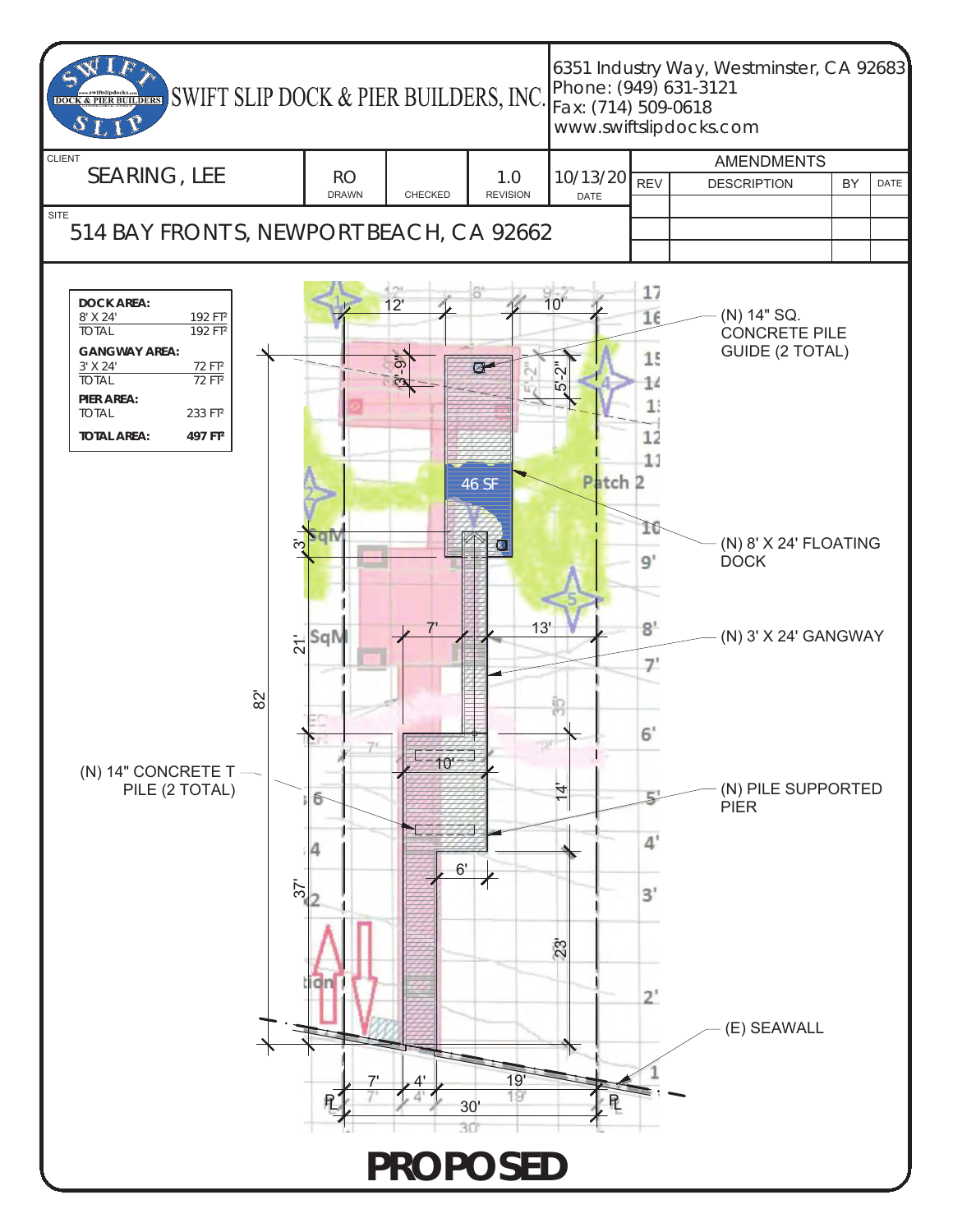### <span id="page-4-0"></span>**Exhibit 3 – Alternatives 1-4**

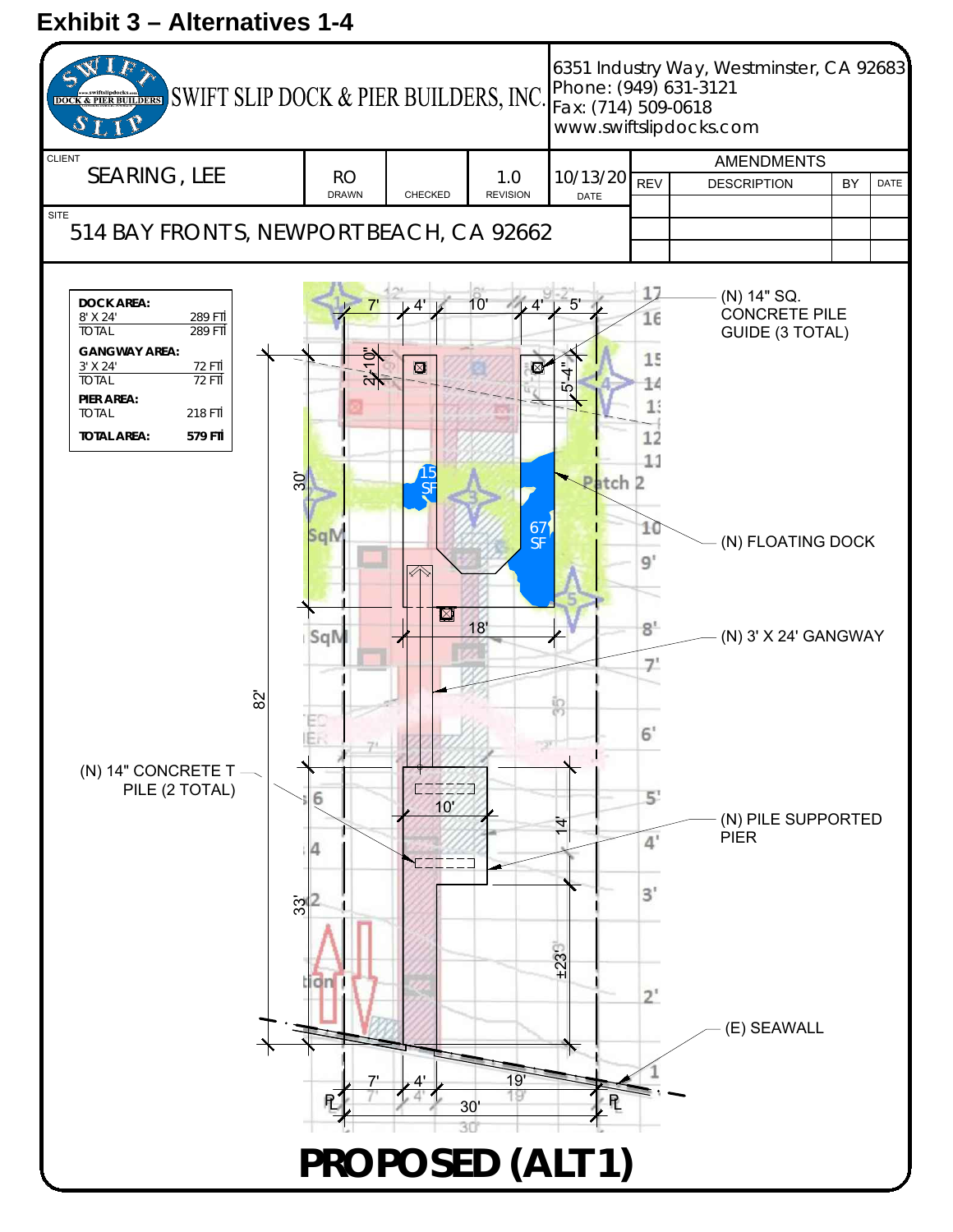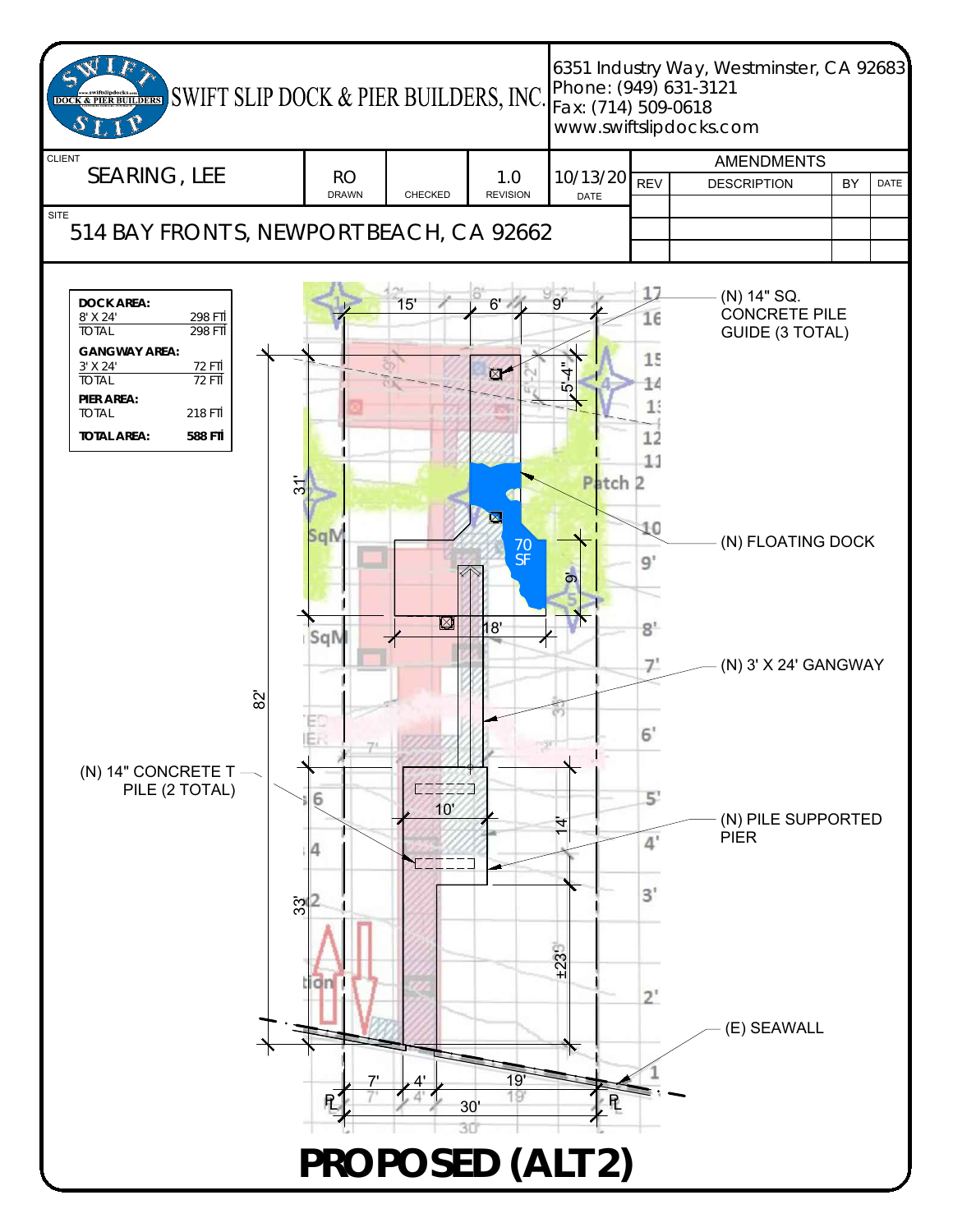